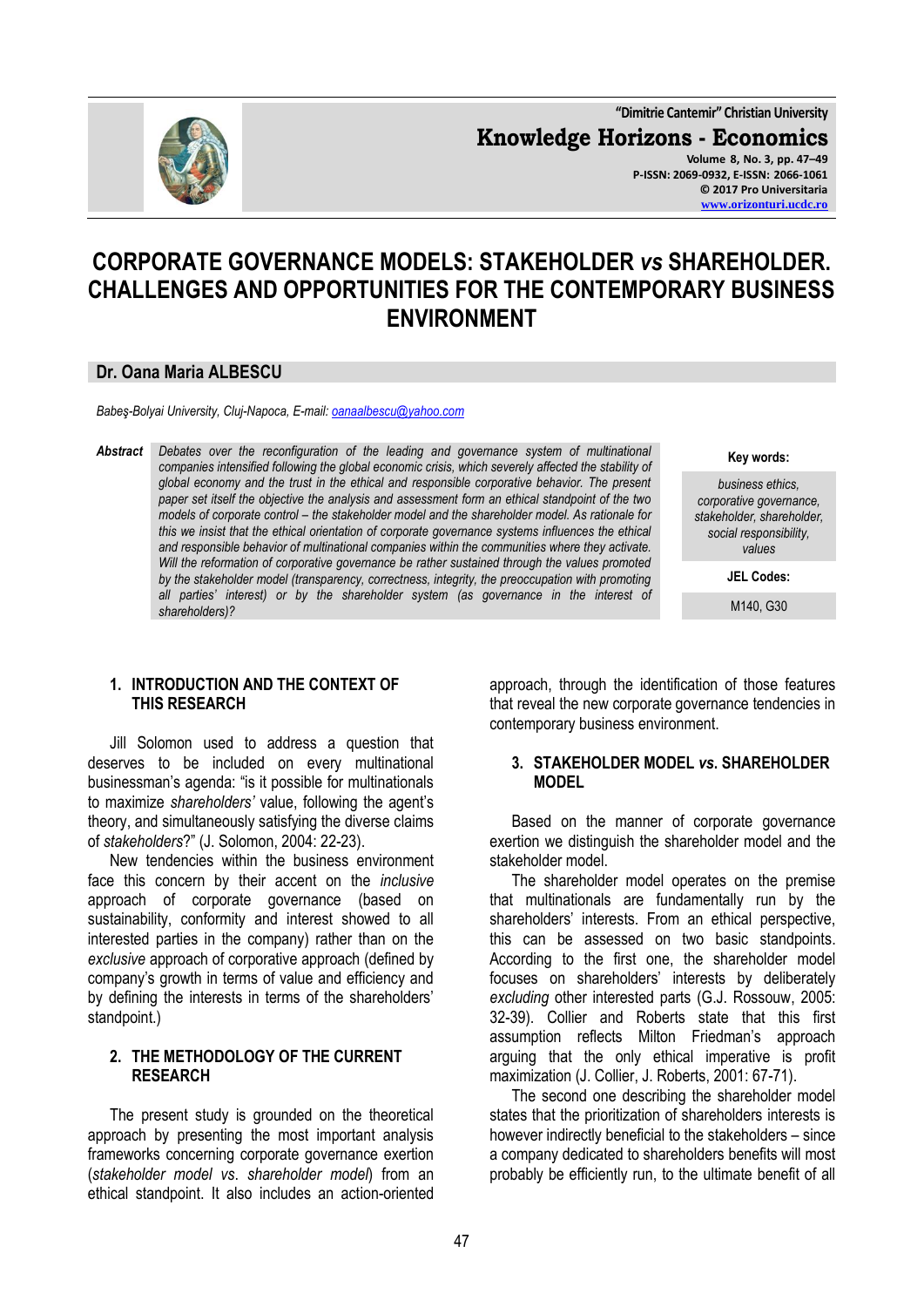parties involved, the stakeholders (G.J. Rossouw, 2005: 332).

The stakeholder model, on the other side, describes the way in which the corporate governance is run in the interest of all legitimate interested parties. Companies are seen according to this way as economical institutions supported by the cooperation and contribution of the interested parties whose interests are equally recognized. The ethical evaluation of the stakeholder model of corporate governance will correspond to Donaldson and Preston's three approaches: descriptive, instrumental and normative. The stakeholders' theory does not necessarily constitute an ethical or normative commitment in favor of the interested parties. From a perspective angle, the stakeholders' theory postulates that multinationals require the contribution and cooperation of the interested parties in view of the realization of corporate objectives. Alexander Bink draws attention to the fact that the exertion of corporate governance in accordance with the *descriptive* approach does not result from mere ethical considerations but from the very definition of the *interest* that all stakeholders foster as to the general corporate interest as such. The *instrumental* (or strategic) approach of stakeholders' theory implies that the *interest* of interested parties is acknowledged as a consequence of corporate objectives themselves (such as the financial benefits of shareholders) (G.J. Rossouw, 2005: 331-333).

An intriguing study by Wieland surveying corporate governance codes in 22 European countries indicates that the majority of corporate governance regimes in Europe are defined according to the stakeholders' model of corporate governance (J. Wieland, 2005: 74- 93). The author uses the corporations' role in society to determine the ethical orientation of corporate governance regimes across Europe. He distinguishes three different approaches of the role that multinational corporations play in society. Firstly, corporations are perceived as maximization vehicles in service of shareholders' value and interests. The second alternative to conceptualize corporations is to define them as structures meant to facilitate economic transactions between different parties. Thirdly, corporations can be defined as structures endowed with different resources and competences, cooperating so as to benefit from the individual contributions involved in the cooperation process. These conceptualizations of corporate role legitimize both stakeholders' interest and the ethical discourse on multinational corporations. Josef Wieland conclude that this reality is reflected in corporate legislation and in corporate governance codes across Europe, thereby stressing the importance of corporate ethical standards, of dialogue with interested parties and of social and environmental responsibility. Romania belongs to the countries with stakeholder orientation, together with Belgium, France, Germany, Italy, Russia, Austria, Denmark, Hungary, Poland, Slovakia, Lithuania, Spain and Turkey. The author identifies seven countries with a shareholder orientation: Switzerland, Czech Republic, Portugal, Sweden, Finland, Great Britain and Ireland (J. Wieland, 2005: 74-93).

## **4. TOWARDS A REFORM OF CORPORATE GOVERNANCE**

The relation between business ethics and corporate governance is obvious. Good corporate governance is grounded on good corporate ethical and conduct codes. Erik Banks introduces a classification of internal governance mechanism based on ethical corporate principles, such as: the elimination of managers' conflicts of interest in exertion of financial obligations, according to ethical corporate conduct; the elimination of executive management conflict of interests; the development of rational compensation policies able to promote ethical corporate conduct. Corporate ethical principles equally comprise loyalty and duty consolidation as well as the inclusion of these concepts in the category of corporate principles; observance of shareholders' rights as well as those of interested minority stakeholders; transparency advancement, in view of a correct evaluation of the company and of its financial standards (Erik Banks, 2004: 325-326).

The new forms of global governance, the reform of corporate governance and the global weight of emergent economies are arguments that have led to the elaboration of some guidelines of *Global Reporting Initiative*. These play an increasing role in reporting information concerning the activity of multinational companies, in understanding and helping articulate their contributions to sustainable development. The *Global Report Initiative* has elaborated these guidelines in the context of an increasing influence of multinational corporations that has led to the intensification of expectations on the part of all interested parties, investors or stakeholders as to ethical standards, transparency and responsibility within the business environment. (Global Reporting Initiative, 2002).

The reformation of corporate governance is therefore supported by the ethical imperatives of loyalty, duty, transparency and respect granted to shareholders as well as to other categories of interested parts.